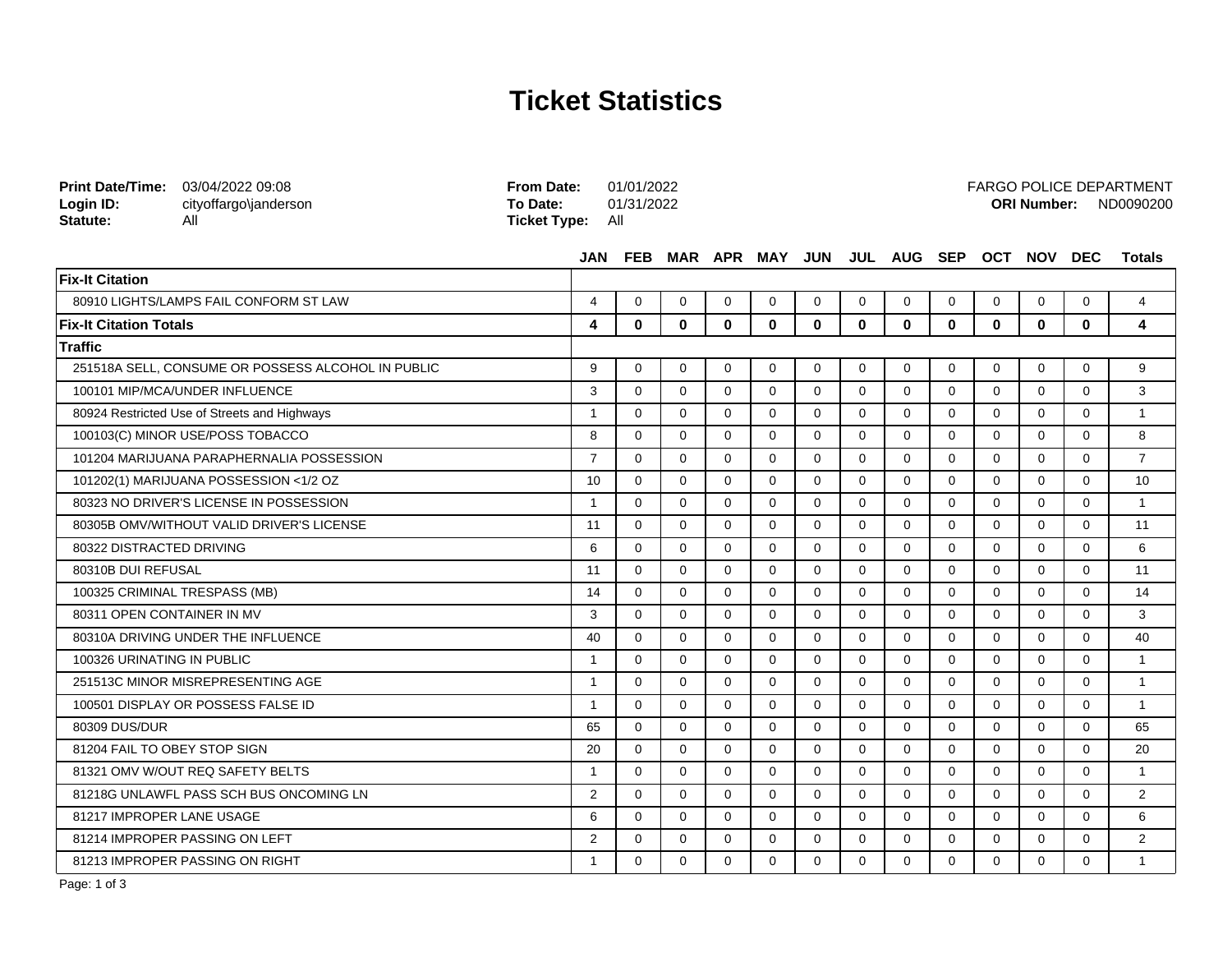## **Ticket Statistics**

| Print Date/Time: 03/04/2022 09:08<br>Login ID:<br>Statute: | cityoffargo\janderson<br>All               | <b>From Date:</b><br>To Date:<br><b>Ticket Type:</b> | 01/01/2022<br>01/31/2022<br>All |             |              |              |             |             |             |             |             | <b>ORI Number:</b> |             | <b>FARGO POLICE DEPARTMENT</b><br>ND0090200 |
|------------------------------------------------------------|--------------------------------------------|------------------------------------------------------|---------------------------------|-------------|--------------|--------------|-------------|-------------|-------------|-------------|-------------|--------------------|-------------|---------------------------------------------|
|                                                            |                                            | <b>JAN</b>                                           | <b>FEB</b>                      |             |              | MAR APR MAY  | <b>JUN</b>  |             | JUL AUG SEP |             | <b>OCT</b>  | <b>NOV</b>         | <b>DEC</b>  | <b>Totals</b>                               |
| 81211 FAIL TO DIM HEADLIGHTS                               |                                            | $\overline{1}$                                       | $\Omega$                        | $\Omega$    | $\Omega$     | $\Omega$     | $\Omega$    | $\Omega$    | $\Omega$    | $\Omega$    | $\Omega$    | $\Omega$           | $\Omega$    | $\overline{1}$                              |
|                                                            | 81206 DRIVE WRONG SIDE OF DIVIDED ST       | $\overline{1}$                                       | $\Omega$                        | $\Omega$    | $\Omega$     | $\Omega$     | $\Omega$    | $\Omega$    | $\Omega$    | $\Omega$    | $\Omega$    | $\Omega$           | $\Omega$    | $\overline{1}$                              |
|                                                            | 81203 YLD R/W EMERG/ENTER DRIVEWAY         | 4                                                    | $\Omega$                        | $\Omega$    | $\Omega$     | $\Omega$     | $\Omega$    | $\Omega$    | $\Omega$    | $\Omega$    | $\Omega$    | $\Omega$           | $\Omega$    | $\overline{4}$                              |
|                                                            | 81202 YIELD R/W AT INTERSECTION            | 17                                                   | $\Omega$                        | $\Omega$    | $\Omega$     | 0            | $\Omega$    | $\Omega$    | $\Omega$    | $\Omega$    | $\Omega$    | $\Omega$           | $\Omega$    | 17                                          |
| 81201 FOLLOWING TOO CLOSE                                  |                                            | 8                                                    | $\Omega$                        | $\Omega$    | $\Omega$     | $\Omega$     | $\Omega$    | $\Omega$    | $\Omega$    | $\Omega$    | $\Omega$    | $\Omega$           | $\Omega$    | 8                                           |
| 80931 CHILD RESTRAINT DEVICE REOD                          |                                            | $\mathbf{1}$                                         | $\Omega$                        | $\Omega$    | $\Omega$     | $\Omega$     | $\Omega$    | $\Omega$    | $\Omega$    | $\Omega$    | $\Omega$    | $\Omega$           | $\Omega$    | $\overline{1}$                              |
|                                                            | 80911 LIGHTED LAMPS REQUIRED               | 5                                                    | $\Omega$                        | $\Omega$    | $\Omega$     | $\Omega$     | $\Omega$    | $\Omega$    | $\Omega$    | $\Omega$    | $\Omega$    | $\Omega$           | $\Omega$    | 5                                           |
|                                                            | 80909 LEAKING OR LOOSE LOADS               | 5                                                    | $\Omega$                        | $\Omega$    | $\Omega$     | $\Omega$     | $\Omega$    | $\Omega$    | $\Omega$    | $\Omega$    | $\Omega$    | $\Omega$           | $\Omega$    | 5                                           |
|                                                            | 80906 OBSTRUCTED WINDOWS/WINDSHIELDS       | $\overline{1}$                                       | $\Omega$                        | $\Omega$    | $\Omega$     | $\Omega$     | $\Omega$    | $\Omega$    | $\Omega$    | $\Omega$    | $\Omega$    | $\Omega$           | $\Omega$    | $\mathbf{1}$                                |
|                                                            | 80901 FAIL TO FLAG/LIGHT REQ REAR OF LOAD  | $\mathbf{1}$                                         | $\mathbf 0$                     | $\Omega$    | $\Omega$     | 0            | $\Omega$    | $\Omega$    | $\Omega$    | $\Omega$    | $\Omega$    | $\Omega$           | $\Omega$    | $\overline{1}$                              |
|                                                            | 80805 DUTY UPON STRIKING FIXTUR/PROP       | 3                                                    | $\Omega$                        | $\Omega$    | $\Omega$     | $\Omega$     | $\Omega$    | $\Omega$    | $\Omega$    | $\Omega$    | $\Omega$    | $\Omega$           | $\Omega$    | 3                                           |
|                                                            | 80803 FAIL TO STOP/REMAIN AT ACC SCENE     | 4                                                    | $\Omega$                        | $\Omega$    | $\Omega$     | $\Omega$     | $\Omega$    | $\Omega$    | $\Omega$    | $\Omega$    | $\Omega$    | $\Omega$           | $\Omega$    | $\overline{4}$                              |
|                                                            | 80702 FAIL TO YIELD R/W PEDESTRIAN         | $\overline{1}$                                       | $\Omega$                        | $\Omega$    | $\Omega$     | $\Omega$     | $\Omega$    | $\Omega$    | $\Omega$    | $\Omega$    | $\Omega$    | $\Omega$           | $\Omega$    | $\overline{1}$                              |
|                                                            | 80608B FAIL TO YLD R/W TO PED EMERGE/ENTER | $\overline{1}$                                       | $\Omega$                        | $\Omega$    | $\Omega$     | $\Omega$     | $\Omega$    | $\Omega$    | $\Omega$    | $\Omega$    | $\Omega$    | $\Omega$           | $\Omega$    | $\mathbf{1}$                                |
|                                                            | 80608A FAIL TO YLD R/W EMERGE/ENTER ALLEY  | $\overline{2}$                                       | $\mathbf 0$                     | $\mathbf 0$ | $\mathbf 0$  | $\mathbf 0$  | $\mathbf 0$ | $\mathbf 0$ | $\mathbf 0$ | $\mathbf 0$ | $\mathbf 0$ | $\mathbf 0$        | $\mathbf 0$ | 2                                           |
|                                                            | 80603 FAIL YLD R/W LEFT TURN/INTERSECTION  | 13                                                   | $\mathbf 0$                     | $\mathbf 0$ | $\mathbf{0}$ | $\mathbf{0}$ | $\mathbf 0$ | $\mathbf 0$ | $\Omega$    | $\mathbf 0$ | $\Omega$    | $\Omega$           | $\Omega$    | 13                                          |
| 80602B FAIL TO SIGNAL TURN                                 |                                            | $\mathbf{1}$                                         | $\Omega$                        | $\Omega$    | $\Omega$     | $\Omega$     | $\Omega$    | $\Omega$    | $\Omega$    | $\Omega$    | $\Omega$    | $\Omega$           | $\Omega$    | $\overline{1}$                              |
|                                                            | 80602A IMPROPER START/TURN/STOP            | $\mathbf{1}$                                         | $\Omega$                        | $\Omega$    | $\Omega$     | $\Omega$     | $\Omega$    | $\Omega$    | $\Omega$    | $\Omega$    | $\Omega$    | $\Omega$           | $\Omega$    | $\overline{1}$                              |
|                                                            | 80601C IMPROPER LEFT TURN ON 1 WAY         | $\mathbf 1$                                          | $\Omega$                        | $\Omega$    | $\Omega$     | $\Omega$     | $\Omega$    | $\Omega$    | $\Omega$    | $\Omega$    | $\Omega$    | $\Omega$           | $\Omega$    | $\mathbf{1}$                                |
|                                                            | 80601B IMPROPER LEFT TURN ON 2 WAY         | 2                                                    | $\Omega$                        | $\Omega$    | $\Omega$     | $\Omega$     | $\Omega$    | $\Omega$    | $\Omega$    | $\Omega$    | $\Omega$    | $\Omega$           | $\Omega$    | 2                                           |
| 80601A IMPROPER RIGHT TURN                                 |                                            | 2                                                    | $\Omega$                        | $\Omega$    | $\Omega$     | $\Omega$     | $\Omega$    | $\Omega$    | $\Omega$    | $\Omega$    | $\Omega$    | $\Omega$           | $\Omega$    | 2                                           |
| 80501 SPEED CARE REQUIRED                                  |                                            | 4                                                    | $\Omega$                        | $\Omega$    | $\Omega$     | 0            | $\Omega$    | $\Omega$    | $\Omega$    | $\Omega$    | $\Omega$    | $\Omega$           | $\Omega$    | 4                                           |
|                                                            | 80407 DISOBEY FLASHING SIGNAL              | $\overline{1}$                                       | $\Omega$                        | $\Omega$    | $\Omega$     | $\Omega$     | $\Omega$    | $\Omega$    | $\Omega$    | $\Omega$    | $\Omega$    | $\Omega$           | $\Omega$    | $\overline{1}$                              |
|                                                            | 80405 DISOBEY TRAFFIC CONTROL SIGNAL       | 26                                                   | $\Omega$                        | $\Omega$    | $\Omega$     | $\Omega$     | $\Omega$    | $\Omega$    | $\Omega$    | $\Omega$    | $\Omega$    | $\Omega$           | $\Omega$    | 26                                          |
| 80314 RECKLESS DRIVING                                     |                                            | 2                                                    | $\Omega$                        | $\mathbf 0$ | $\mathbf 0$  | $\mathbf 0$  | 0           | 0           | $\Omega$    | $\mathbf 0$ | $\Omega$    | $\Omega$           | $\Omega$    | 2                                           |
| 80502 SPEEDING                                             |                                            | 9                                                    | $\Omega$                        | $\Omega$    | $\Omega$     | $\Omega$     | $\Omega$    | $\Omega$    | $\Omega$    | $\Omega$    | $\Omega$    | $\Omega$           | $\Omega$    | 9                                           |
|                                                            | 80320 OMV W/OUT LIABILITY INSURANCE        | 41                                                   | $\Omega$                        | $\Omega$    | $\Omega$     | 0            | $\Omega$    | $\Omega$    | $\Omega$    | $\Omega$    | $\Omega$    | $\Omega$           | $\Omega$    | 41                                          |